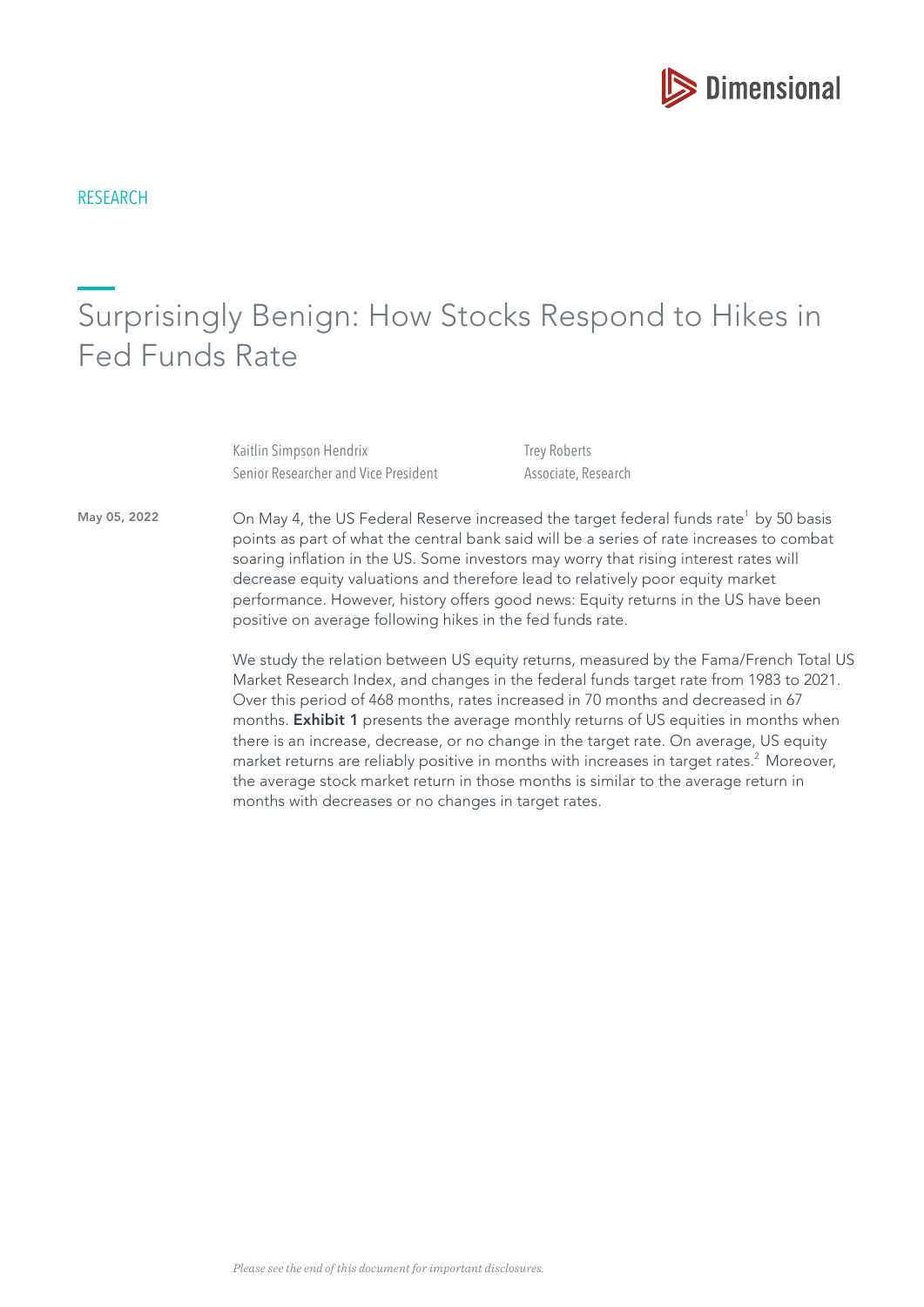



*Source: Monthly target federal funds rate data from Federal Reserve Bank of St. Louis. The monthly series refects the federal funds target rate from January 1983 through December 2008 and the federal funds target range—upper limit (ul) from January 2009 through December 2021. Equity market returns computed using monthly return of the Fama/French Total US Market Research Index, available from Ken French Data Library. There are 70 months with a rate increase, 67 months with a rate decrease, and 331 months with no change.*

What about the months after rate hikes? This question may be of particular interest when the Fed is expected to increase the federal funds target rate multiple times. Exhibit 2 presents annualized US equity market returns over the one-, three-, and five-year periods following one or two consecutive monthly increases in the fed funds target rate, as well as following months with no increase. In reassuring news for investors concerned with the current environment of increasing rates, the US equity market has delivered strong longer-term performance on average regardless of activity at the Fed.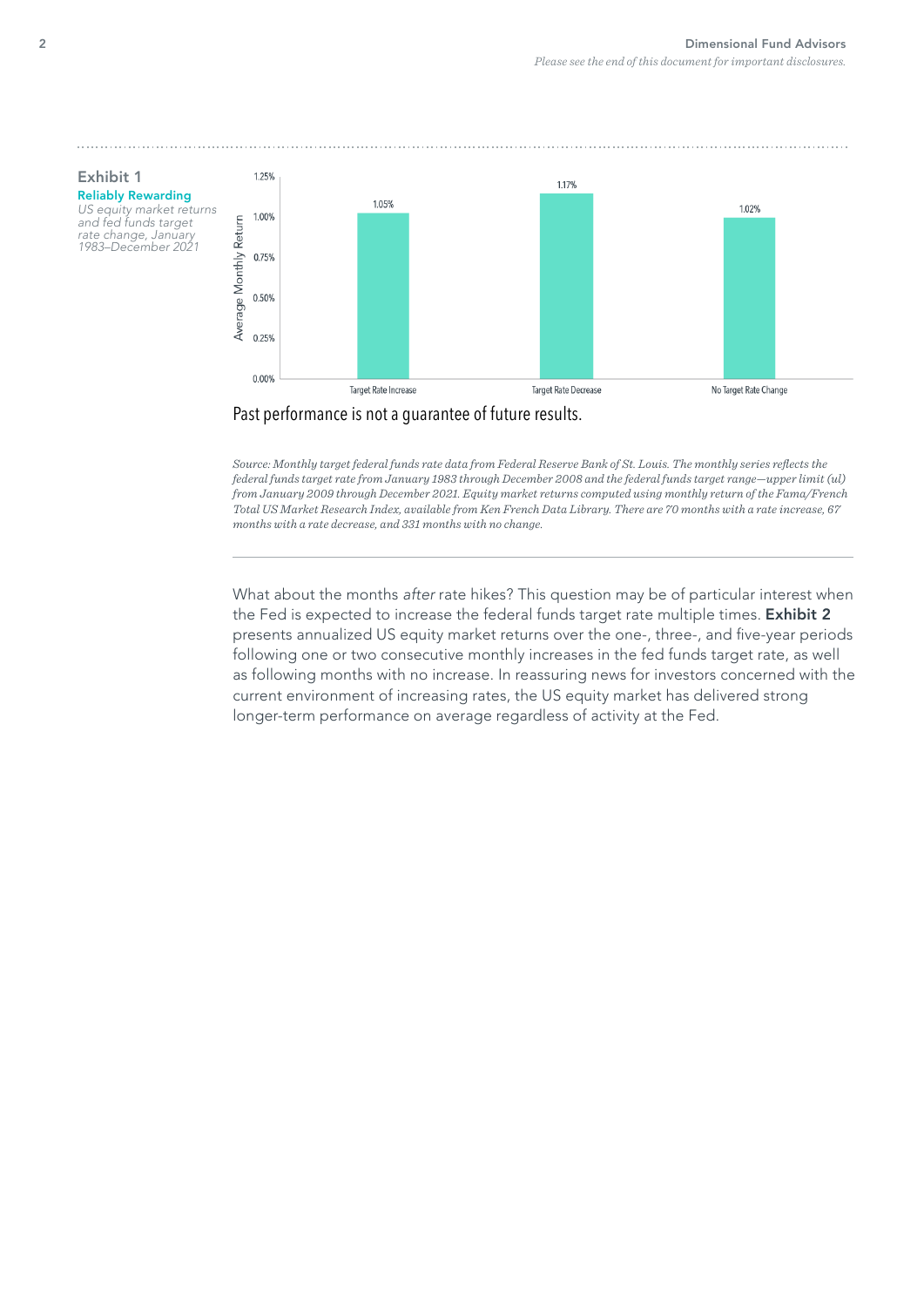

Exhibit 2 Keep On Keeping On US equity market returns following consecutive

fed funds rate hikes, January 1983–December

2021



## Past performance is not a guarantee of future results.

*Source: Monthly target federal funds rate data from Federal Reserve Bank of St. Louis. The monthly series refects the federal funds target rate from January 1983 through December 2008 and the federal funds target range—upper limit (ul) from January 2009 through December 2021. Equity market returns computed using monthly return to the Fama/French Total US Market Research Index, available from Ken French Data Library. There are 70 one-month rate hikes, 28 twomonth rate hikes, and 389 months without an increase. Average annualized returns following consecutive rate increases starting at month end; performance time horizons can overlap.*

With a number of Federal Open Market Committee meetings remaining in 2022, the Fed's signals and actions will continue to be closely watched by the market. As the Fed often signals its agenda in advance, we believe market participants are already incorporating this information into market prices. While it's natural to wonder what the Fed's actions mean for equity performance, our research indicates that US equity markets offer positive returns on average following rate hikes. Thus, reducing equity allocations in anticipation of, or in reaction to, fed funds rate increases is unlikely to lead to better investment outcomes. Instead, investors who maintain a broadly diversifed portfolio and use information in market prices to systematically focus on higher expected returns may be better positioned for long-term investment success.

Basis point: One basis point (bps) equals 0.01%.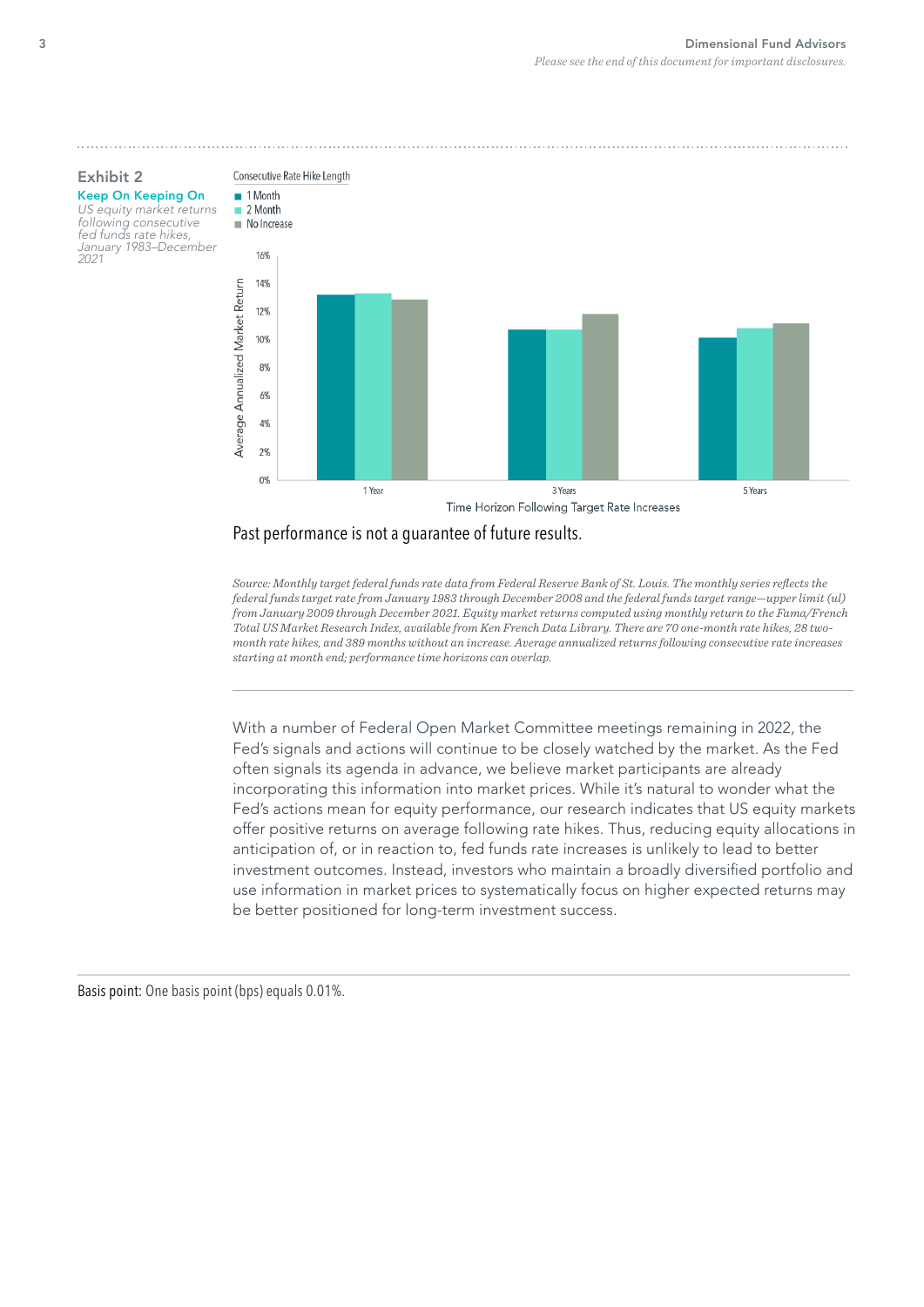- 1. The federal funds rate is the interest rate at which depository institutions lend balances at the US Federal Reserve to other depository institutions overnight.
- 2. The Federal Open Market Committee (FOMC) holds eight regularly scheduled meetings per year and may not change the target rate at every meeting. The FOMC may also change the target rate multiple times within the same month; in such instances, we aggregate all changes by month.

Eugene Fama and Ken French are members of the Board of Directors of the general partner of, and provide consulting services to, Dimensional Fund Advisors LP.

The information in this material is intended for the recipient's background information and use only. It is provided in good faith and without any warranty or representation as to accuracy or completeness. Information and opinions presented in this material have been obtained or derived from sources believed by Dimensional to be reliable and Dimensional has reasonable grounds to believe that all factual information herein is true as at the date of this material. It does not constitute investment advice, recommendation, or an offer of any services or products for sale and is not intended to provide a sufficient basis on which to make an investment decision. It is the responsibility of any persons wishing to make a purchase to inform themselves of and observe all applicable laws and regulations. Unauthorised reproduction or transmitting of this material is strictly prohibited. Dimensional accepts no responsibility for loss arising from the use of the information contained herein.

"Dimensional" refers to the Dimensional separate but affliated entities generally, rather than to one particular entity. These entities are Dimensional Fund Advisors LP, Dimensional Fund Advisors Ltd., Dimensional Ireland Limited, DFA Australia Limited, Dimensional Fund Advisors Canada ULC, Dimensional Fund Advisors Pte. Ltd, Dimensional Japan Ltd. and Dimensional Hong Kong Limited. Dimensional Hong Kong Limited is licensed by the Securities and Futures Commission to conduct Type 1 (dealing in securities) regulated activities only and does not provide asset management services.

## Risks

Investments involve risks. The investment return and principal value of an investment may fuctuate so that an investor's shares, when redeemed, may be worth more or less than their original value. Past performance is not a guarantee of future results. There is no guarantee strategies will be successful.

## UNITED STATES

Dimensional Fund Advisors LP is an investment advisor registered with the Securities and Exchange Commission.

Investment products: • Not FDIC Insured • Not Bank Guaranteed • May Lose Value Dimensional Fund Advisors does not have any bank affliates.

#### CANADA

These materials have been prepared by Dimensional Fund Advisors Canada ULC. The other Dimensional entities referenced herein are not registered resident investment fund managers or portfolio managers in Canada.

Commissions, trailing commissions, management fees, and expenses all may be associated with mutual fund investments. Please read the prospectus before investing. Unless otherwise noted, any indicated total rates of return refect the historical annual compounded total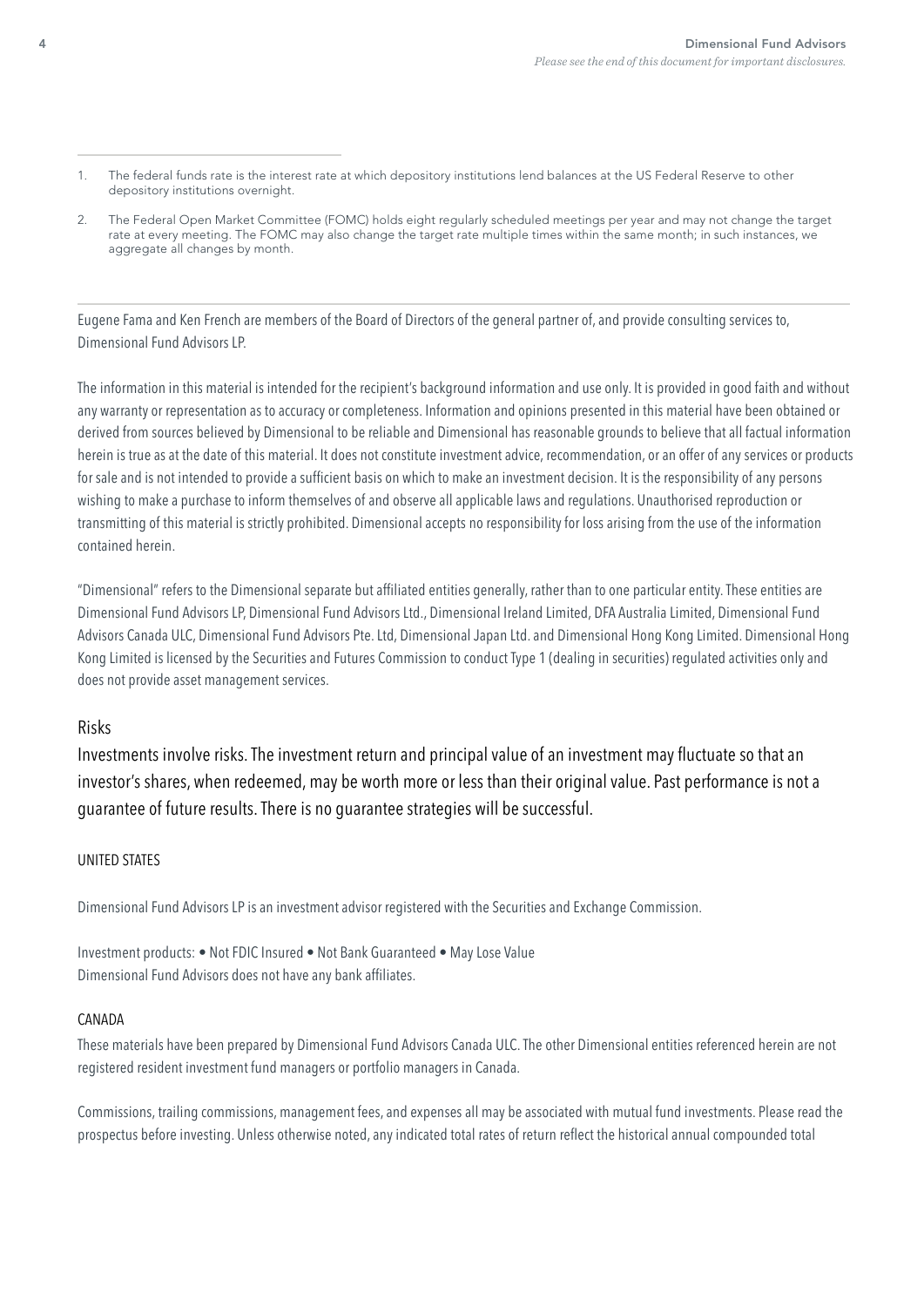returns including changes in share or unit value and reinvestment of all dividends or other distributions and do not take into account sales, redemption, distribution, or optional charges or income taxes payable by any security holder that would have reduced returns. Mutual funds are not guaranteed, their values change frequently, and past performance may not be repeated.

#### AUSTRALIA and NEW ZEALAND

This material is issued by DFA Australia Limited (AFS License No. 238093, ABN 46 065 937 671). This material is provided for information only. No account has been taken of the objectives, fnancial situation or needs of any particular person. Accordingly, to the extent this material constitutes general fnancial product advice, investors should, before acting on the advice, consider the appropriateness of the advice, having regard to the investor's objectives, fnancial situation and needs. Investors should also consider the Product Disclosure Statement (PDS) and the target market determination (TMD) that has been made for each fnancial product either issued or distributed by DFA Australia Limited prior to acquiring or continuing to hold any investment. Go to [au.dimensional.com/funds](https://au.dimensional.com/funds) to access a copy of the PDS or the relevant TMD. Any opinions expressed in this material refect our judgement at the date of publication and are subject to change.

#### WHERE ISSUED BY DIMENSIONAL IRELAND LIMITED

Issued by Dimensional Ireland Limited (Dimensional Ireland), with registered offce 10 Earlsfort Terrace, Dublin 2, D02 T380, Ireland. Dimensional Ireland is regulated by the Central Bank of Ireland (Registration No. C185067).

Dimensional Ireland does not give fnancial advice. You are responsible for deciding whether an investment is suitable for your personal circumstances, and we recommend that a fnancial adviser helps you with that decision.

Dimensional Ireland issues information and materials in English and may also issue information and materials in certain other languages. The recipient's continued acceptance of information and materials from Dimensional Ireland will constitute the recipient's consent to be provided with such information and materials, where relevant, in more than one language.

## WHERE ISSUED BY DIMENSIONAL FUND ADVISORS LTD.

Issued by Dimensional Fund Advisors Ltd. (Dimensional UK), 20 Triton Street, Regent's Place, London, NW1 3BF. Dimensional UK is authorised and regulated by the Financial Conduct Authority (FCA) - Firm Reference No. 150100.

Dimensional UK does not give fnancial advice. You are responsible for deciding whether an investment is suitable for your personal circumstances, and we recommend that a fnancial adviser helps you with that decision.

Dimensional UK issues information and materials in English and may also issue information and materials in certain other languages. The recipient's continued acceptance of information and materials from Dimensional UK will constitute the recipient's consent to be provided with such information and materials, where relevant, in more than one language.

NOTICE TO INVESTORS IN SWITZERLAND: This is advertising material.

#### JAPAN

# For Institutional Investors and Registered Financial Instruments Intermediary Service Providers.

This material is deemed to be issued by Dimensional Japan Ltd., which is regulated by the Financial Services Agency of Japan and is registered as a Financial Instruments Firm conducting Investment Management Business and Investment Advisory and Agency Business.

Dimensional Japan Ltd. Director of Kanto Local Finance Bureau (FIBO) No. 2683 Membership: Japan Investment Advisers Association